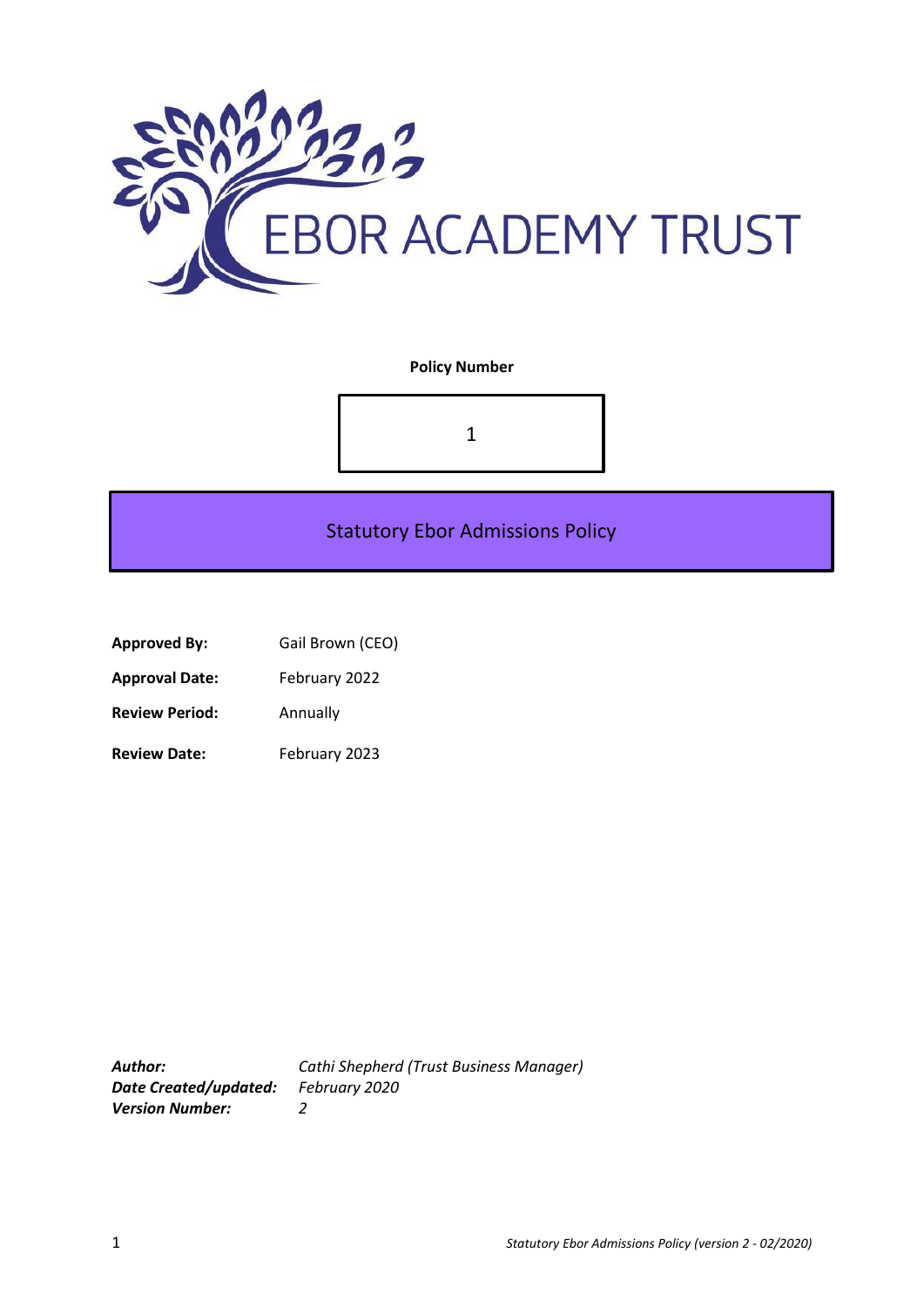# **1. INTRODUCTION**

Academies are schools that are independent of the Local Authority but are still publicly funded. The Trustees of the Ebor Academy Trust set the admission policy for the schools within the MAT. The Trustees have agreed that all schools within the Trust will follow the policy on admission to school for the Local Authority in which the school belongs.

Where the number of applications for admissions is greater than the published admission numbers and after the admission of pupils with Statements of Special Educational Needs where the Academy is named in the Statement, the Ebor Academy Trust will adhere to the school's Local Authority's criteria for the allocation of places when a school is oversubscribed.

Parents/Carers are encouraged to read the Local Authority's guidance, as outlined in the school specific admissions procedure, prior to making an application. Most of the information contained in the document will be applicable to all applications, whether starting school for the first time or requesting a change of school – an In-Year application.

This guide provides information and guidance for Parents/Carers about:

- a. Key Information what you need to know before making an application
- b. Applying how to make an application
- c. The oversubscription criteria
- d. Frequently asked questions

### **2. ADMISSIONS TO RECEPTION CLASS FOR SCHOOLS IN THE EBOR ACADEMY TRUST**

Children having their fifth birthday between 1st September and 31st August join the Reception class in Ebor Academy Trust schools in the September of that school year, although they are not legally required to start school until the term after their fifth birthday.

All applications for a school place are co-ordinated by each Local Authority. Parents/Carers should apply to the Local Authority, either by submitting a paper form or online, where this is available. This process usually takes place between September and January the previous year.

We want our children to be ready for school so that they have the best possible start and feel it is important that they do not enter formal full-time education before they are ready. The schools in the Ebor Academy Trust will be happy to meet with Parents/Carers in advance of children starting school to discuss and agree with the Parents/Carers whether their child should start full-time or part-time in the first instance. If Parent/Carers wish to defer entry or start later, they are requested to speak to the appropriate Headteacher/Head of School as soon as possible. Each of the Academies in the Trust will offer an induction to school for Parents/Carers and children.

Although you may have completed a 'registration of interest' form at one of our school offices, this is not an application form and Parents/Carers must apply for a school place through the Local Authority.

Parents/Carers are asked to note that attendance at an Academy Nursery or Early Years class does not guarantee a place at a school belonging to the Ebor Academy Trust.

Admission appeals will be organised by the Governors of the individual school and they will use the same appeals process as other schools in their each Local Authority.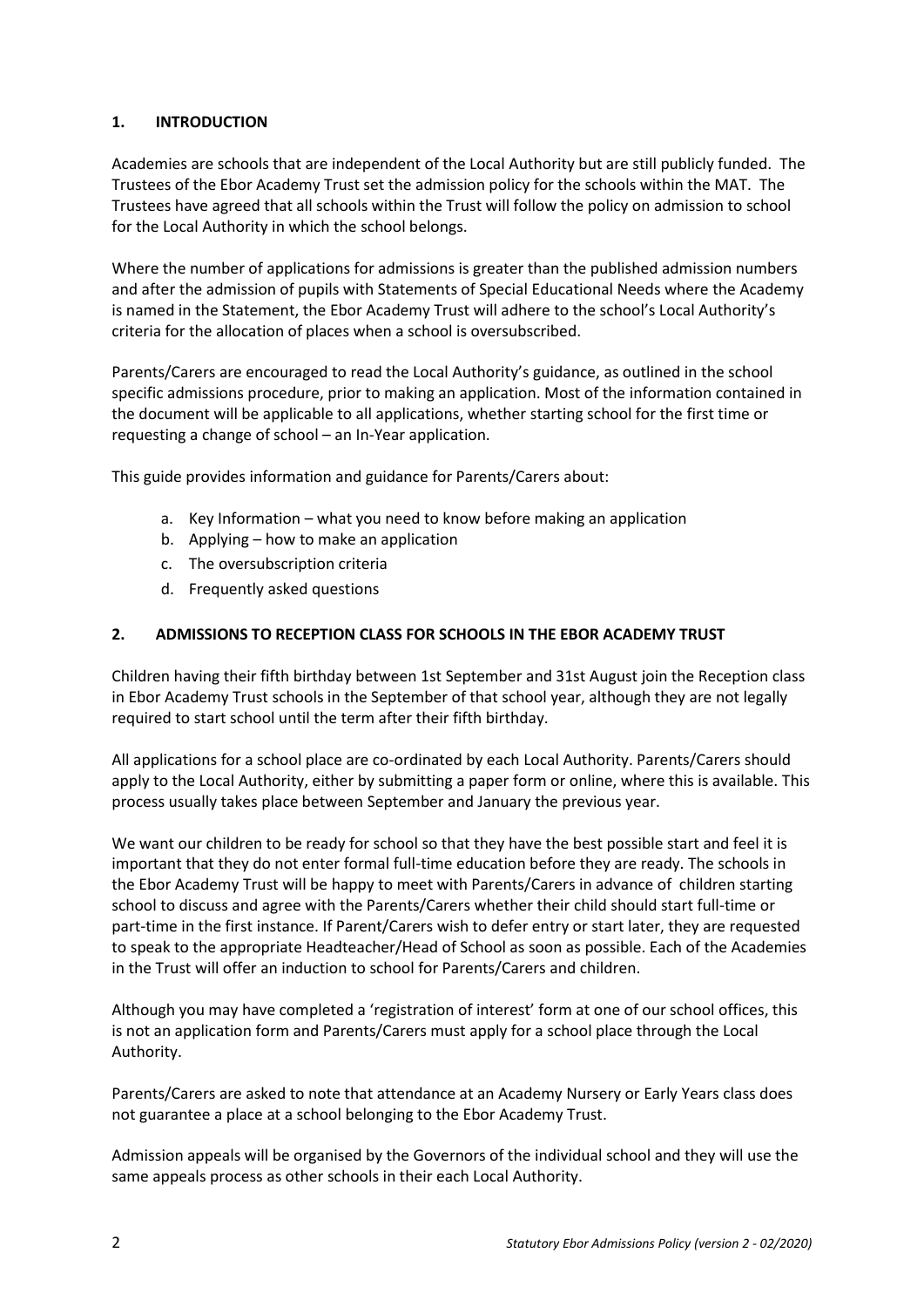## **3. ADMISSIONS TO NURSERY CLASS IN ACADEMIES IN THE EBOR ACADEMY TRUST**

Parents/Carers can access up to fifteen hours of free early education provision for three and four year olds, over a minimum of two days per week over thirty eight weeks of the years. From September 2016, working parents/carers who meet the eligibility criteria may be able to access a further 15 hours of funded provision for three and four year olds under the 30 Hours Early Implementers initiative. Parents/Carers who are not eligible for the further 15 hours of funding may purchase top up childcare in Nursery between the hours of 08.30 – 3.30 Monday to Friday.

Children can start nursery from the age of three:

- a. Children who have their third birthday between  $1<sup>st</sup>$  September and  $31<sup>st</sup>$  December should be admitted to nursery from the start of the spring term
- b. Children who have their third birthday between  $1<sup>st</sup>$  January and  $31<sup>st</sup>$  March should be admitted from the beginning of the summer term
- c. Children who have their third birthday between  $1<sup>st</sup>$  April and  $31<sup>st</sup>$  August should be admitted from the beginning of the autumn term

Parents/Carers who wish their child to join the nursery class at are asked to complete an admission form, available from the school.

As nursery provision is non -statutory, the school's decision to admit a child to nursery will be final. There is no formal right of appeal.

### **4. ADMISSIONS TO TINY STEPS TWO YEAR OLD PROVISION IN THE EBOR ACADEMY TRUST**

Parents/Carers who meet the eligibility criteria can access up to fifteen hours of free early education provision for their two year old. This needs to be taken over a minimum of two days per week over thirty eight weeks of the years. Parents/Carers who are not eligible or who require further hours may also purchase top up childcare in Tiny Steps between the hours of 08.30 – 3.30 Monday to Friday.

Children can start Tiny Steps from the age of two:

- a. Children who have their second birthday between  $1^{st}$  September and  $31^{st}$  December should be admitted to Tiny Steps from the start of the spring term
- b. Children who have their second birthday between  $1^{st}$  January and  $31^{st}$  March should be admitted from the beginning of the summer term
- c. Children who have their second birthday between  $1^{st}$  April and  $31^{st}$  August should be admitted from the beginning of the autumn term

Parents/Carers who wish their child to join Tiny Steps at are asked to complete an admission form, available from the school.

As two-year old provision is non -statutory, the school's decision to admit a child to Tiny Steps will be final. There is no formal right of appeal.